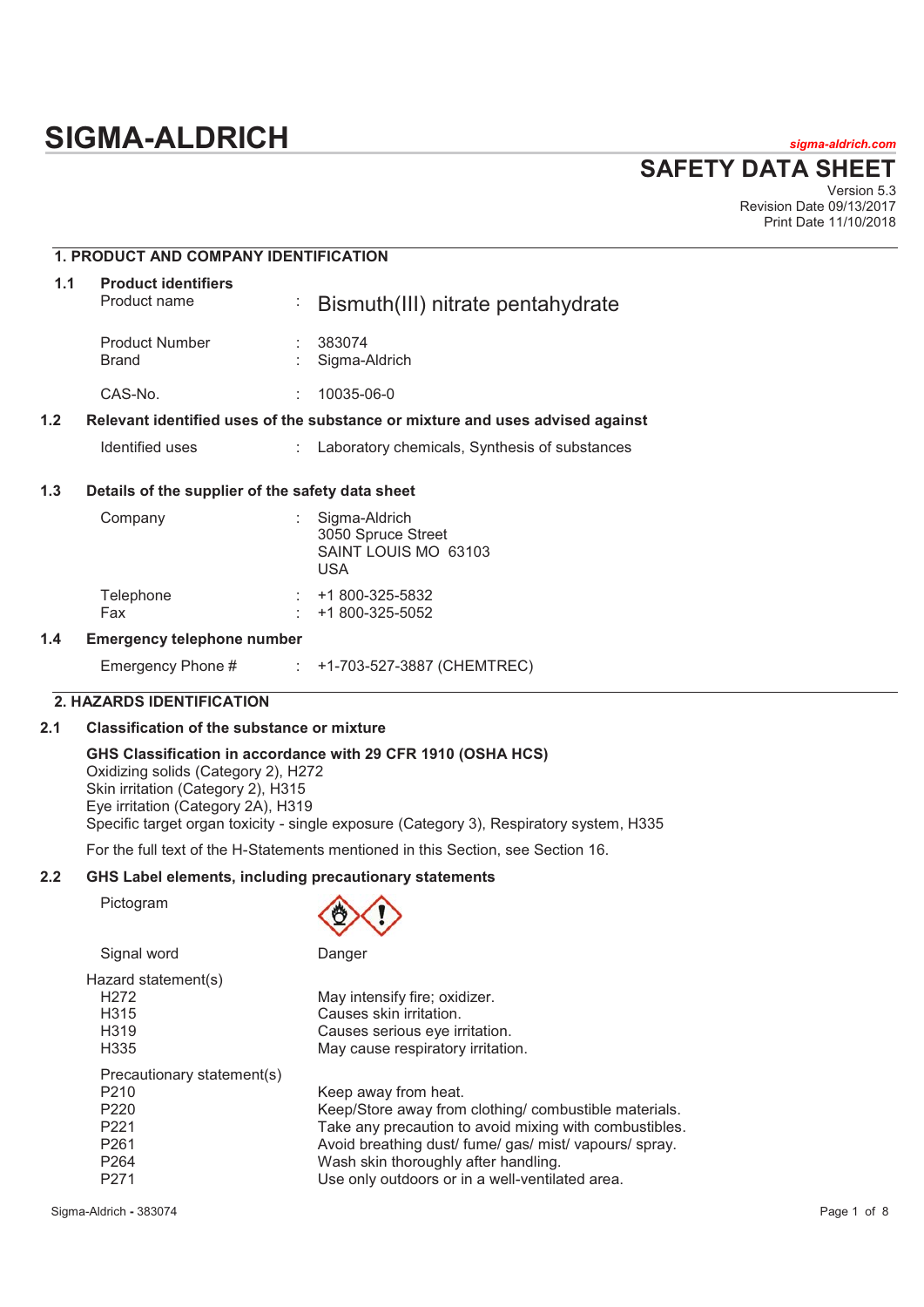| P <sub>280</sub><br>$P302 + P352$ | Wear protective gloves/ eye protection/ face protection.<br>IF ON SKIN: Wash with plenty of soap and water.                         |
|-----------------------------------|-------------------------------------------------------------------------------------------------------------------------------------|
| $P304 + P340 + P312$              | IF INHALED: Remove person to fresh air and keep comfortable for<br>breathing. Call a POISON CENTER/doctor if you feel unwell.       |
| $P305 + P351 + P338$              | IF IN EYES: Rinse cautiously with water for several minutes. Remove<br>contact lenses, if present and easy to do. Continue rinsing. |
| $P332 + P313$                     | If skin irritation occurs: Get medical advice/attention.                                                                            |
| $P337 + P313$                     | If eye irritation persists: Get medical advice/attention.                                                                           |
| P362                              | Take off contaminated clothing and wash before reuse.                                                                               |
| $P370 + P378$                     | In case of fire: Use dry sand, dry chemical or alcohol-resistant foam to<br>extinguish.                                             |
| $P403 + P233$                     | Store in a well-ventilated place. Keep container tightly closed.                                                                    |
| P405                              | Store locked up.                                                                                                                    |
| P <sub>501</sub>                  | Dispose of contents/ container to an approved waste disposal plant.                                                                 |

#### **2.3 Hazards not otherwise classified (HNOC) or not covered by GHS** - none

# **3. COMPOSITION/INFORMATION ON INGREDIENTS**

# **3.1 Substances**

| Formula          | : $BiN_3O_9 \cdot 5H_2O$ |
|------------------|--------------------------|
| Molecular weight | $: 485.07$ g/mol         |
| CAS-No.          | $: 10035-06-0$           |
| EC-No.           | $: 233 - 791 - 8$        |
|                  |                          |

#### **Hazardous components**

| Bismuth nitrate, hydrate (1:5)<br>Ox. Sol. 2; Eye Dam. 1; H272, 190 - 100 % | Component | Classification | Concentration |
|-----------------------------------------------------------------------------|-----------|----------------|---------------|
|                                                                             |           |                |               |
|                                                                             |           |                |               |
| H318                                                                        |           |                |               |

For the full text of the H-Statements mentioned in this Section, see Section 16.

# **4. FIRST AID MEASURES**

#### **4.1 Description of first aid measures**

#### **General advice**

Move out of dangerous area.Consult a physician. Show this safety data sheet to the doctor in attendance.

#### **If inhaled**

If breathed in, move person into fresh air. If not breathing, give artificial respiration. Consult a physician.

#### **In case of skin contact**

Wash off with soap and plenty of water. Consult a physician.

#### **In case of eye contact**

Rinse thoroughly with plenty of water for at least 15 minutes and consult a physician.

#### **If swallowed**

Never give anything by mouth to an unconscious person. Rinse mouth with water. Consult a physician.

### **4.2 Most important symptoms and effects, both acute and delayed**

The most important known symptoms and effects are described in the labelling (see section 2.2) and/or in section 11

#### **4.3 Indication of any immediate medical attention and special treatment needed**  No data available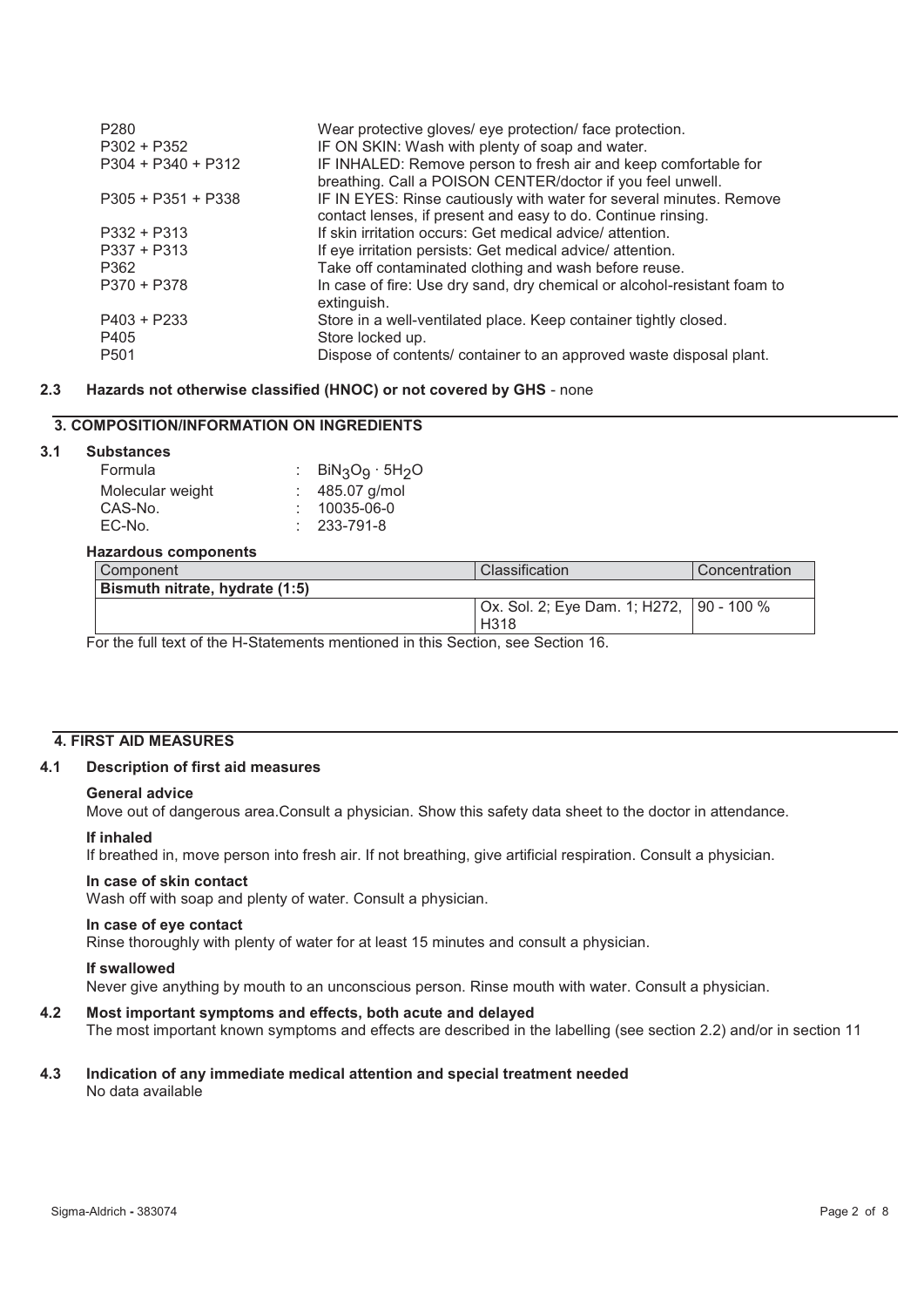#### **5. FIREFIGHTING MEASURES**

#### **5.1 Extinguishing media**

#### **Suitable extinguishing media**

Use water spray, alcohol-resistant foam, dry chemical or carbon dioxide.

**5.2 Special hazards arising from the substance or mixture**  No data available

#### **5.3 Advice for firefighters**

Wear self-contained breathing apparatus for firefighting if necessary.

#### **5.4 Further information**

Use water spray to cool unopened containers.

# **6. ACCIDENTAL RELEASE MEASURES**

#### **6.1 Personal precautions, protective equipment and emergency procedures**

Use personal protective equipment. Avoid dust formation. Avoid breathing vapours, mist or gas. Ensure adequate ventilation. Evacuate personnel to safe areas. Avoid breathing dust. For personal protection see section 8.

#### **6.2 Environmental precautions**  Do not let product enter drains.

**6.3 Methods and materials for containment and cleaning up**  Sweep up and shovel. Contain spillage, and then collect with an electrically protected vacuum cleaner or by wetbrushing and place in container for disposal according to local regulations (see section 13). Keep in suitable, closed containers for disposal.

**6.4 Reference to other sections** 

For disposal see section 13.

# **7. HANDLING AND STORAGE**

#### **7.1 Precautions for safe handling**

Avoid contact with skin and eyes. Avoid formation of dust and aerosols.Further processing of solid materials may result in the formation of combustible dusts. The potential for combustible dust formation should be taken into consideration before additional processing occurs.

Provide appropriate exhaust ventilation at places where dust is formed.Keep away from sources of ignition - No smoking.Keep away from heat and sources of ignition. For precautions see section 2.2.

# **7.2 Conditions for safe storage, including any incompatibilities**

Keep container tightly closed in a dry and well-ventilated place.

hygroscopic

#### **7.3 Specific end use(s)**

Apart from the uses mentioned in section 1.2 no other specific uses are stipulated

# **8. EXPOSURE CONTROLS/PERSONAL PROTECTION**

#### **8.1 Control parameters**

#### **Components with workplace control parameters**  Contains no substances with occupational exposure limit values. Hazardous components without workplace control parameters

#### **8.2 Exposure controls**

#### **Appropriate engineering controls**

Handle in accordance with good industrial hygiene and safety practice. Wash hands before breaks and at the end of workday.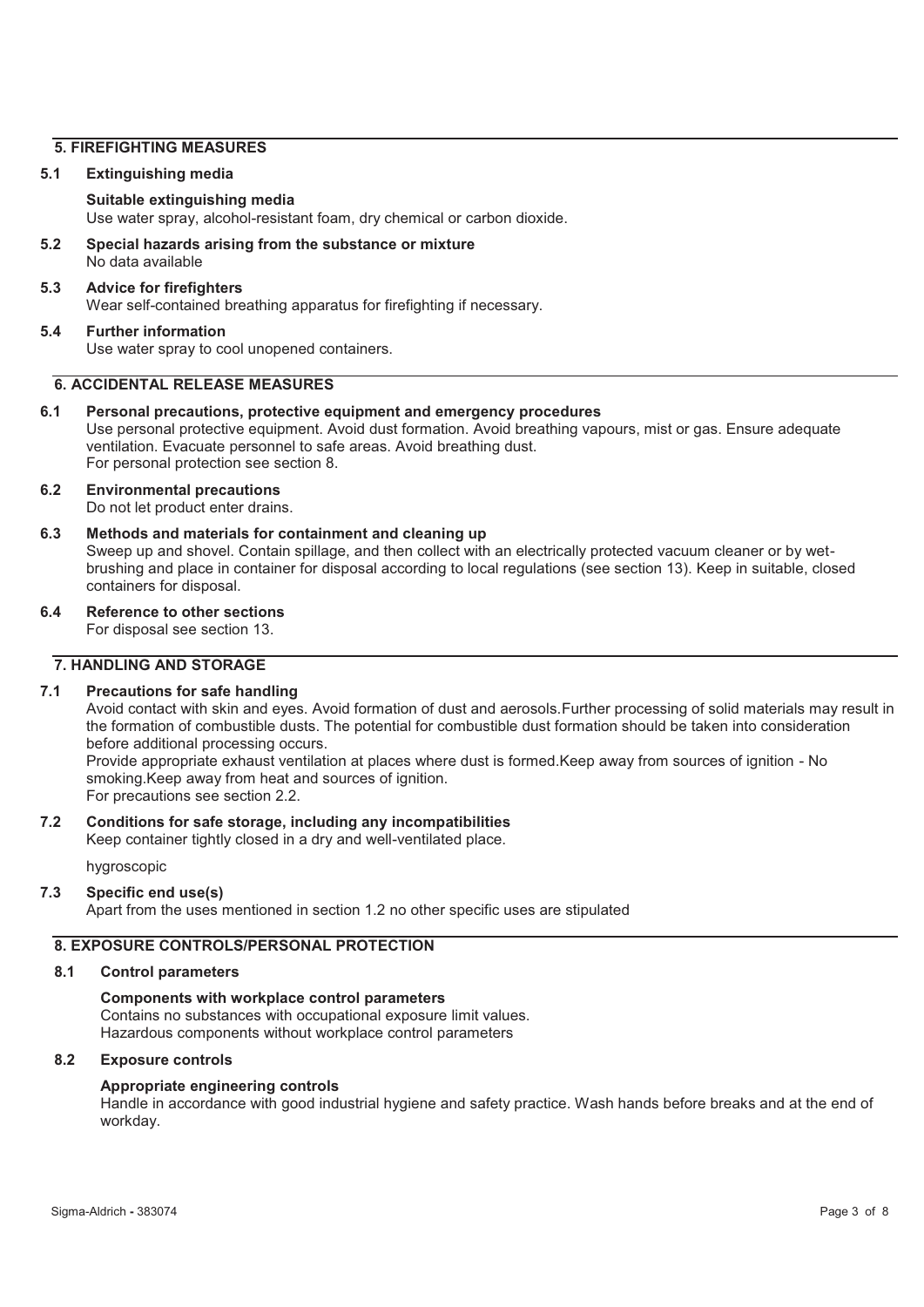#### **Personal protective equipment**

#### **Eye/face protection**

Safety glasses with side-shields conforming to EN166 Use equipment for eye protection tested and approved under appropriate government standards such as NIOSH (US) or EN 166(EU).

# **Skin protection**

Handle with gloves. Gloves must be inspected prior to use. Use proper glove removal technique (without touching glove's outer surface) to avoid skin contact with this product. Dispose of contaminated gloves after use in accordance with applicable laws and good laboratory practices. Wash and dry hands.

Full contact Material: Nitrile rubber Minimum layer thickness: 0.11 mm Break through time: 480 min Material tested:Dermatril® (KCL 740 / Aldrich Z677272, Size M)

Splash contact Material: Nitrile rubber Minimum layer thickness: 0.11 mm Break through time: 480 min Material tested:Dermatril® (KCL 740 / Aldrich Z677272, Size M)

data source: KCL GmbH, D-36124 Eichenzell, phone +49 (0)6659 87300, e-mail sales@kcl.de, test method: EN374

If used in solution, or mixed with other substances, and under conditions which differ from EN 374, contact the supplier of the CE approved gloves. This recommendation is advisory only and must be evaluated by an industrial hygienist and safety officer familiar with the specific situation of anticipated use by our customers. It should not be construed as offering an approval for any specific use scenario.

#### **Body Protection**

Impervious clothing, The type of protective equipment must be selected according to the concentration and amount of the dangerous substance at the specific workplace.

#### **Respiratory protection**

Where risk assessment shows air-purifying respirators are appropriate use a full-face particle respirator type N100 (US) or type P3 (EN 143) respirator cartridges as a backup to engineering controls. If the respirator is the sole means of protection, use a full-face supplied air respirator. Use respirators and components tested and approved under appropriate government standards such as NIOSH (US) or CEN (EU).

#### **Control of environmental exposure**

Do not let product enter drains.

# **9. PHYSICAL AND CHEMICAL PROPERTIES**

#### **9.1 Information on basic physical and chemical properties**

| a) | Appearance                                         | Form: solid                               |
|----|----------------------------------------------------|-------------------------------------------|
| b) | Odour                                              | No data available                         |
| C) | <b>Odour Threshold</b>                             | No data available                         |
| d) | рH                                                 | No data available                         |
| e) | Melting point/freezing<br>point                    | Melting point/range: 30 °C (86 °F) - lit. |
| f) | Initial boiling point and<br>boiling range         | 75 - 80 °C (167 - 176 °F) - lit.          |
| g) | Flash point                                        | No data available                         |
| h) | Evaporation rate                                   | No data available                         |
| i) | Flammability (solid, gas)                          | No data available                         |
| j) | Upper/lower<br>flammability or<br>explosive limits | No data available                         |
| k) | Vapour pressure                                    | No data available                         |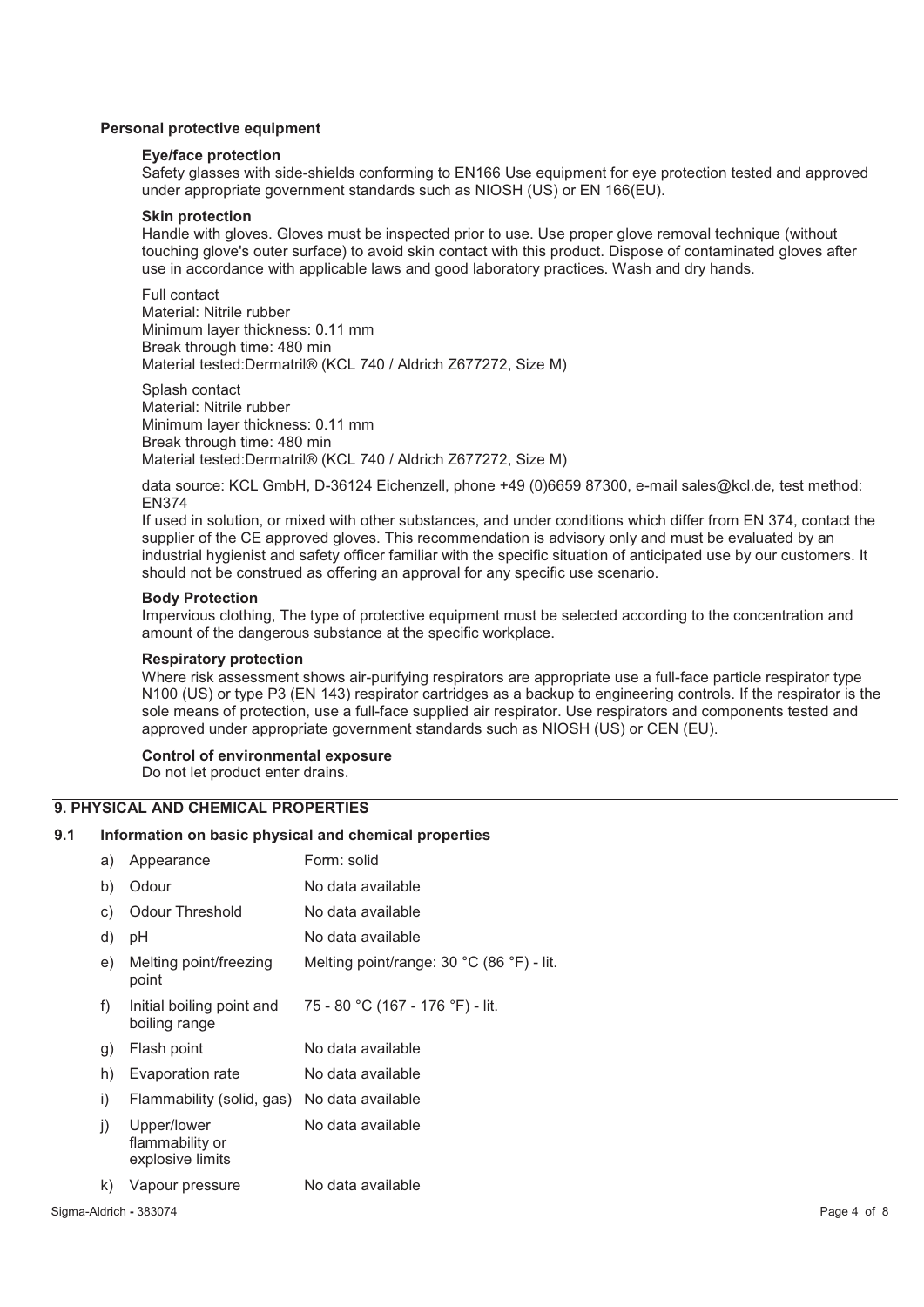|     | I)        | Vapour density                                       | No data available                                                        |
|-----|-----------|------------------------------------------------------|--------------------------------------------------------------------------|
|     | m)        | Relative density                                     | $2.83$ g/cm $3$                                                          |
|     | n)        | Water solubility                                     | No data available                                                        |
|     | $\circ$ ) | Partition coefficient: n-<br>octanol/water           | No data available                                                        |
|     | p)        | Auto-ignition<br>temperature                         | No data available                                                        |
|     | q)        | Decomposition<br>temperature                         | No data available                                                        |
|     | r)        | Viscosity                                            | No data available                                                        |
|     | s)        | <b>Explosive properties</b>                          | No data available                                                        |
|     | t)        | Oxidizing properties                                 | The substance or mixture is classified as oxidizing with the category 2. |
| 9.2 |           | <b>Other safety information</b><br>No data available |                                                                          |

#### **10. STABILITY AND REACTIVITY**

#### **10.1 Reactivity**

No data available

- **10.2 Chemical stability**  Stable under recommended storage conditions.
- **10.3 Possibility of hazardous reactions**  No data available
- **10.4 Conditions to avoid**  Avoid moisture.
- **10.5 Incompatible materials**  Organic materials, Strong reducing agents, Strong acids, Powdered metals

# **10.6 Hazardous decomposition products**

Other decomposition products - No data available Hazardous decomposition products formed under fire conditions. - Nitrogen oxides (NOx), Bismuth oxides In the event of fire: see section 5

# **11. TOXICOLOGICAL INFORMATION**

#### **11.1 Information on toxicological effects**

#### **Acute toxicity**

LD50 Oral - Rat - 4,042 mg/kg

Inhalation: No data available

Dermal: No data available

No data available

#### **Skin corrosion/irritation Serious eye damage/eye irritation Respiratory or skin sensitisation**  No data available

#### **Germ cell mutagenicity**  No data available

# **Carcinogenicity**

- IARC: No component of this product present at levels greater than or equal to 0.1% is identified as probable, possible or confirmed human carcinogen by IARC.
- NTP: No component of this product present at levels greater than or equal to 0.1% is identified as a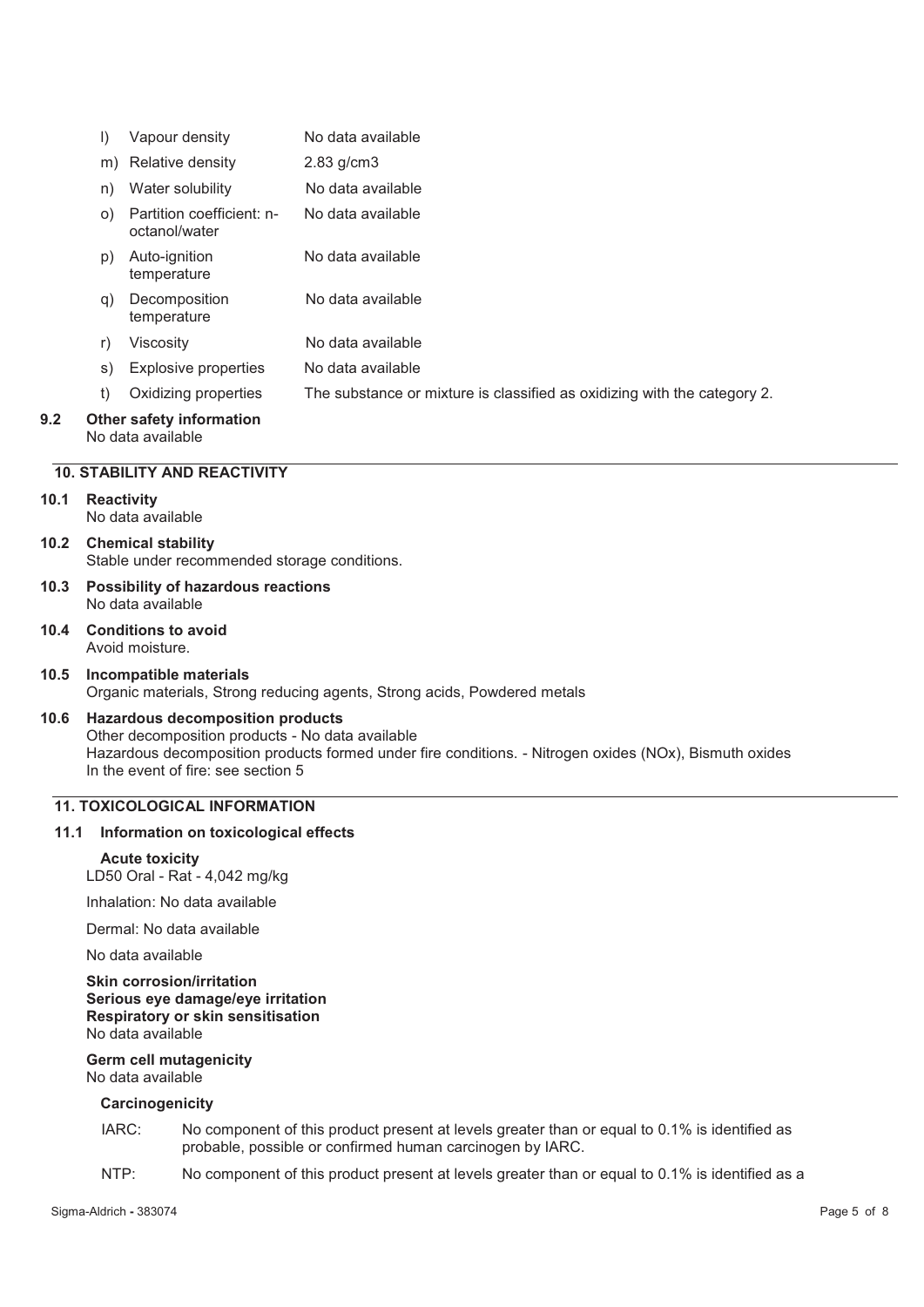known or anticipated carcinogen by NTP.

OSHA: No component of this product present at levels greater than or equal to 0.1% is identified as a carcinogen or potential carcinogen by OSHA.

#### **Reproductive toxicity**

No data available

No data available

**Specific target organ toxicity - single exposure**  No data available

**Specific target organ toxicity - repeated exposure** 

No data available

#### **Aspiration hazard**  No data available

## **Additional Information**

RTECS: Not available

To the best of our knowledge, the chemical, physical, and toxicological properties have not been thoroughly investigated., Symptoms of chronic bismuth toxicity in humans consists of decreased appetite, weakness, rheumatic pain, diarrhea, fever, metal line on the gums, foul breathe, gingivitis, and dermatitis. Jaundice and conjunctival hemorrhage are rare, but have been reported. Bismuth nephropathy with proteinuria may occur. The kidney is the site of highest concentration with the liver being considerably lower. Bismuth does pass into the amniotic fluid and into the fetus.

## **12. ECOLOGICAL INFORMATION**

**12.1 Toxicity** 

No data available

- **12.2 Persistence and degradability**  No data available
- **12.3 Bioaccumulative potential**  No data available
- **12.4 Mobility in soil**  No data available
- **12.5 Results of PBT and vPvB assessment**

PBT/vPvB assessment not available as chemical safety assessment not required/not conducted

#### **12.6 Other adverse effects**

No data available

# **13. DISPOSAL CONSIDERATIONS**

#### **13.1 Waste treatment methods**

#### **Product**

Burn in a chemical incinerator equipped with an afterburner and scrubber but exert extra care in igniting as this material is highly flammable. Offer surplus and non-recyclable solutions to a licensed disposal company. Contact a licensed professional waste disposal service to dispose of this material.

#### **Contaminated packaging**

Dispose of as unused product.

# **14. TRANSPORT INFORMATION**

**DOT (US)**<br> **UN** number: 1477 Class: 5.1 Packing group: II Proper shipping name: Nitrates, inorganic, n.o.s. Reportable Quantity (RQ): Poison Inhalation Hazard: No

#### **IMDG**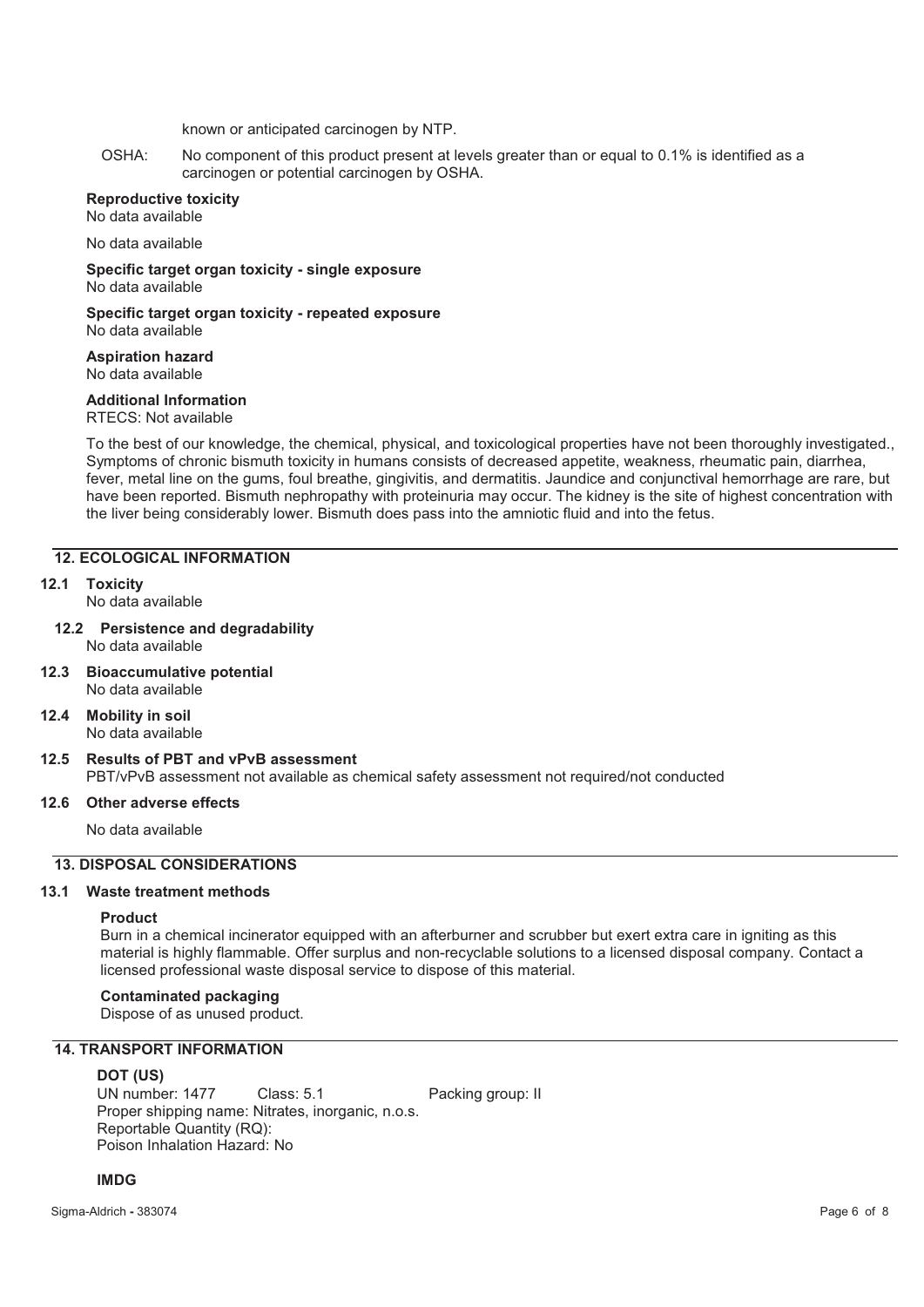UN number: 1477 Class: 5.1 Packing group: II EMS-No: F-A, S-Q Proper shipping name: NITRATES, INORGANIC, N.O.S.

**IATA**<br>UN number: 1477 Class: 5.1 Packing group: II Proper shipping name: Nitrates, inorganic, n.o.s.

# **15. REGULATORY INFORMATION**

# **SARA 302 Components**

No chemicals in this material are subject to the reporting requirements of SARA Title III, Section 302.

#### **SARA 313 Components**

This material does not contain any chemical components with known CAS numbers that exceed the threshold (De Minimis) reporting levels established by SARA Title III, Section 313.

#### **SARA 311/312 Hazards**

Reactivity Hazard, Acute Health Hazard

#### **Massachusetts Right To Know Components**

**Pennsylvania Right To Know Components** 

No components are subject to the Massachusetts Right to Know Act.

| i chnovivalna rugnu i o rulow oomponchto | CAS-No.    | <b>Revision Date</b> |
|------------------------------------------|------------|----------------------|
| Bismuth nitrate, hydrate (1:5)           | 10035-06-0 |                      |
| New Jersey Right To Know Components      |            |                      |
|                                          | CAS-No.    | <b>Revision Date</b> |
| Bismuth nitrate, hydrate (1:5)           | 10035-06-0 |                      |

#### **California Prop. 65 Components**

This product does not contain any chemicals known to State of California to cause cancer, birth defects, or any other reproductive harm.

#### **16. OTHER INFORMATION**

#### **Full text of H-Statements referred to under sections 2 and 3.**

| Serious eye damage                |
|-----------------------------------|
| May intensify fire; oxidizer.     |
| Causes skin irritation.           |
| Causes serious eye damage.        |
| Causes serious eye irritation.    |
| May cause respiratory irritation. |
|                                   |

#### **HMIS Rating**

| Health hazard:         | ッ |  |
|------------------------|---|--|
| Chronic Health Hazard: |   |  |
| Flammability:          | O |  |
| <b>Physical Hazard</b> | 2 |  |
| <b>NFPA Rating</b>     |   |  |

| Health hazard:     | 2  |
|--------------------|----|
| Fire Hazard:       | U  |
| Reactivity Hazard: | 2  |
| Special hazard.I:  | OX |

#### **Further information**

Copyright 2016 Sigma-Aldrich Co. LLC. License granted to make unlimited paper copies for internal use only. The above information is believed to be correct but does not purport to be all inclusive and shall be used only as a guide. The information in this document is based on the present state of our knowledge and is applicable to the product with regard to appropriate safety precautions. It does not represent any guarantee of the properties of the product. Sigma-Aldrich Corporation and its Affiliates shall not be held liable for any damage resulting from handling or from contact with the above product. See www.sigma-aldrich.com and/or the reverse side of invoice or packing slip for additional terms and conditions of sale.